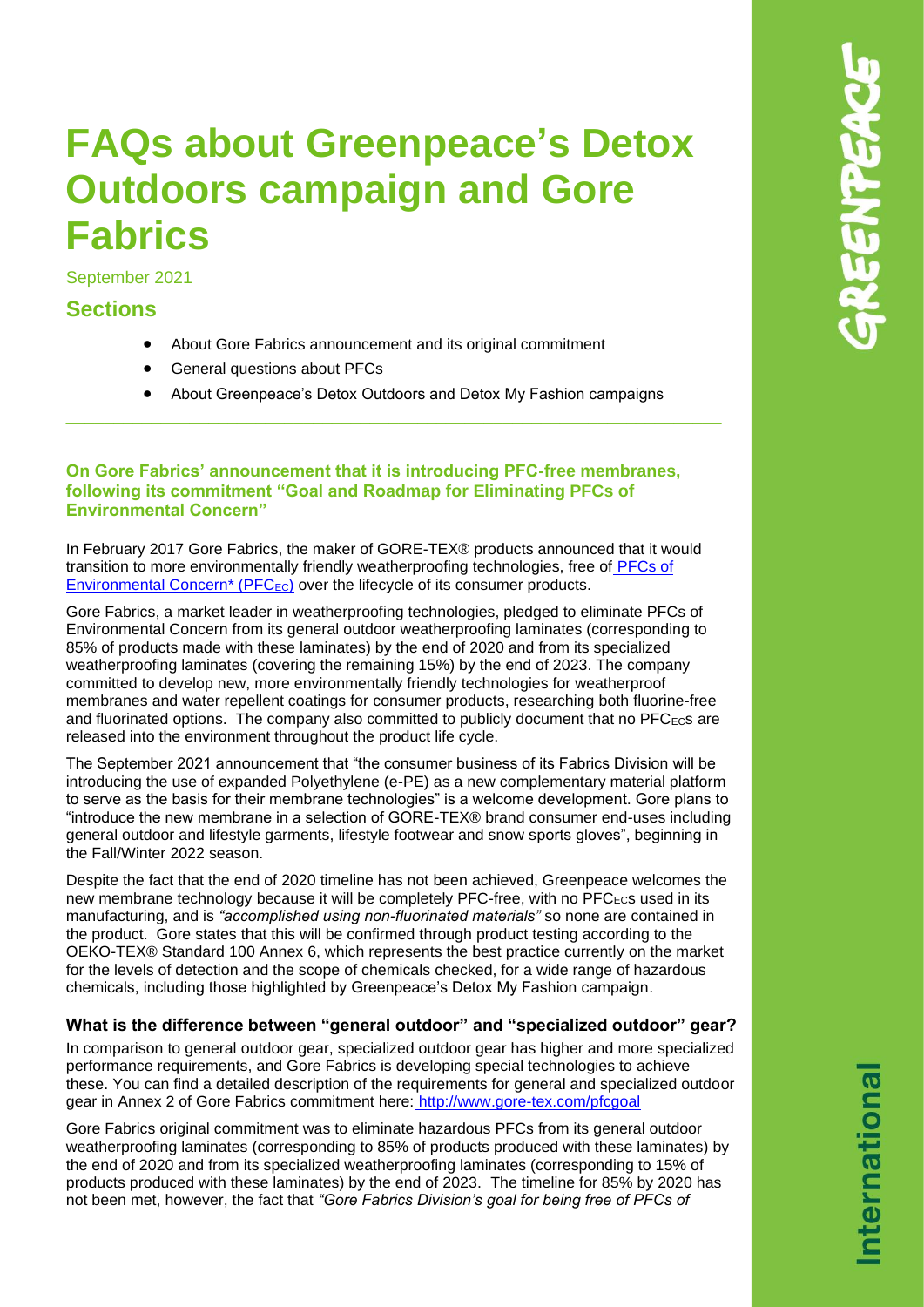*Environmental Concern over the lifecycle of its consumer products is being accomplished using non-fluorinated materials"* is welcome.

# **General questions about PFCs**

#### **1. What are per- and polyfluorinated chemicals (PFCs) and why are they a problem?**

PFCs (also known as PFAS) are environmentally hazardous substances, some of which are persistent and durable. Once released into the environment they will be broken down very slowly; many can remain in the environment for several hundred years and are dispersed over the entire globe. Some of these pollutants are found in secluded mountain lakes, some accumulate in wildlife, including in the livers of polar bears in the Arctic, and some are also found in human blood.

Further details about all the above can be found in [Footprints in the Snow,](https://storage.googleapis.com/planet4-international-stateless/2015/09/2a086e17-rae_report_08_2015_english_final.pdf) a study by Greenpeace Germany which found that these hazardous chemicals have left their mark even in the most remote and pristine places on earth. Some hazardous PFCs cause harm to reproduction, promote the growth of tumours and affect the hormone system. Previous Greenpeace International research found hazardous PFCs in the wastewater of Chinese textile factories and in fish for consumption in China.

In other studies hazardous PFCs were even detected in drinking water. In reports from 2012 and 2013, Greenpeace Germany found that hazardous PFCs are routinely present in some outdoor clothing and shoes and showed that they can evaporate from these products into the air. More recently, in 2018 [Greenpeace sampling in the Antarctic](https://www.greenpeace.org/international/publication/16899/microplastics-in-the-antarctic/) found PFCs in water samples, and in [2020 a study](https://www.sciencedirect.com/science/article/pii/S1438463920300584?via%3Dihub) analysed the blood of children and adolescents in Germany and found that they are substantially exposed to these hazardous chemicals.

# **2. Why are PFCs used in outdoor gear?**

PFCs are used in many products because of their special characteristics (oil-repellency, waterproofing, and stability). Their main area of use in textiles is in breathable membranes and in dirt-repellent and waterproof coatings and finishes. This is why PFCs are found in weather jackets and rain pants but also in tents, shoes, and swimwear, as well as work clothes, hotel linen, seat covers, and many other articles.

# **3. Membranes for breathable clothing**

Membranes in outdoor clothing ensure their impermeability to water. Breathable membranes are often made of polytetrafluoroethylene (PTFE). PTFE is a fluorinated polymer made up of fluorine and carbon. These membranes are also known to consumers under registered trademark names: Gore-Tex® and Teflon®.

# **4. Exterior coatings and finishes for textiles**

Besides the fluorinated polymers in membranes, PFCs are also used to make articles waterproof and dirt-repellent, which gives them a quality called the beading effect.

#### **5. My favourite brand informed me that their products don't contain PFOA or PFOS or long chain PFCs. Does this mean these products are PFC-free?**

Unfortunately not. Many outdoor brands have replaced long chain hazardous PFCs with short chain hazardous PFCs and advertise this as a solution to the problem, with [some even claiming](https://www.regatta.com/blog/regatta-pfc-free-clothing/) that the product is "PFC-free" when only PFOA and PFOS are avoided. But the more studies are done on short chain PFCs the more evidence we have that they can be a problem for the environment and potentially for our health too. More than 200 scientists from 38 countries signed the 'Madrid Statement', which calls for the elimination of all PFCs, including short chain, from the production of all consumer products, including textiles, in line with the precautionary principle.

# **6. What is the difference between long- and short-chain PFCs?**

Long-chain and short chain PFCs are very closely related chemicals, the only difference being the size of the molecules, either with longer chains of fluorinated carbons, or shorter chains of fluorinated carbons

# **7. Is there any risk for my health if I wear a jacket containing hazardous PFCs?**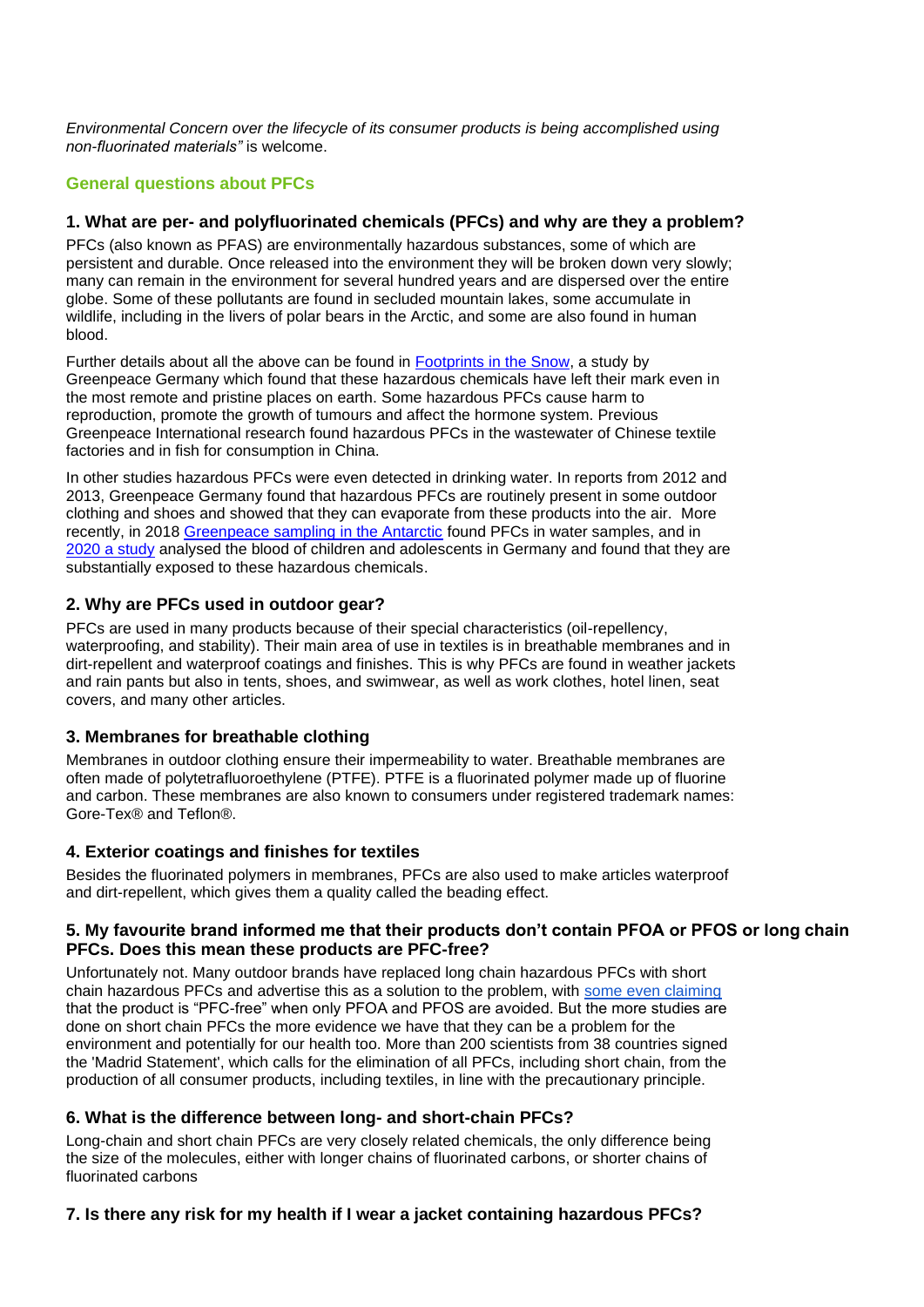PFCs are not known to go directly through the skin and there is up to now no evidence of direct health risks from wearing clothes containing PFCs. Hazardous PFCs can be released to the environment during the manufacturing of textiles, as well as during the use and disposal of products containing PFCs. These substances (or other hazardous PFCs that they degrade into) can reach our bodies when we breathe air containing PFCs or when we ingest food, drink water, or through exposure to house dust.

Some hazardous PFCs accumulate in the body. Examples have been detected in human blood and breast milk all over the world. Research has shown that some hazardous PFCs cause harm to reproduction, promote the growth of tumours or affect the hormone system.

#### **8. Do we contaminate the environment wearing a jacket containing hazardous PFCs?**

The main contamination of the environment happens during the manufacturing process of the jacket, when hazardous PFCs are released to the environment. Therefore, any responsible outdoor brand should eliminate hazardous PFCs from the entire supply chain and use safer alternatives instead.

Some hazardous PFCs can also be released into the air from products containing them. Studies have already shown that the ambient air in outdoor equipment stores is significantly more contaminated with volatile PFCs like fluorotelomer alcohols (FTOHs) than the air in rooms where there are no weatherproof materials.

Fluorotelomer alcohols (FTOHs) degrade over time into other hazardous PFCs that are highly persistent (do not readily break down in the environment) which can be bioavailable, and some of which are known to build up in bodies following exposure to them.

# **9. Which outdoor gear can I still safely buy?**

What is the purpose of your outdoor clothing? Do you need it for an expedition to the Arctic or for an autumn walk? Clothing to protect people from wind and weather is generally impregnated on the outside and has a membrane lining on the inside. Some manufacturers use membranes that are suitable for most uses. It's best if you ask the retailer or manufacturer whether the membrane contains hazardous PFC compounds.

There are several alternative coatings and finishes on the market. None of the outdoor material is 'green chemistry' because all are made of membranes that will be degraded slowly, if at all. However, none of these materials should end up in landfills or incinerators but should be produced in a closed loop with proper recycling and reuse.

Alternatives to hazardous PFC finishes and coatings are eg. waxes, paraffins (such as ecorepel®), dendrimers (such as Bionic Finish Eco®) and silicones. Alternatives to membranes made using hazardous PFCs are Sympatex, Paltex or Toray, for example. Some outdoor companies, such as Fjällräven, Paramo, Pyua, R'ADYS, Rotauf or Vaude already have entire collections of functional weatherproof clothing that are PFC-free.

Gore's new PFC-free membranes and coatings will be on the market in the Fall/Winter season 2022. The manufacturers of all alternatives must prove that they are not detrimental to the environment or health. Moreover, clothing that is worn for a long time is more ecological. It may also make sense to buy things second hand.

# **10. Where can I find the latest information about company commitments to eliminate PFCs?**

You can find all of Greenpeace's reports from the Detox My Fashion campaign on th[e](https://www.greenpeace.org/international/act/detox/) [campaign](https://www.greenpeace.org/international/act/detox/)  [website;](https://www.greenpeace.org/international/act/detox/) in particular the most relevant for the outdoor sector is [PFC Revolution in the Outdoor](https://storage.googleapis.com/planet4-international-stateless/2017/02/432f4056-pfc-revolution-in-outdoor-sector.pdf)  [Sector](https://storage.googleapis.com/planet4-international-stateless/2017/02/432f4056-pfc-revolution-in-outdoor-sector.pdf) (which has an overview of commitments from all the leading outdoor brands plus the status of all the PFC alternatives), and [Destination](https://www.greenpeace.org/international/publication/17612/destination-zero/) Zero which reports on the progress made eliminating PFCs from all Detox committed companies (and updates the information on three Detox Committed outdoor brands).

There's also a more recent update done by the American Sustainable Business Council [-](https://www.asbcouncil.org/sites/main/files/file-attachments/asbc-elimpfaschemicals-ff_0.pdf) [The](https://www.asbcouncil.org/sites/main/files/file-attachments/asbc-elimpfaschemicals-ff_0.pdf)  [Business Case for Eliminating PFAS Chemicals from Consumer Products w](https://www.asbcouncil.org/sites/main/files/file-attachments/asbc-elimpfaschemicals-ff_0.pdf)hich reports on more recent commitments on PFCs from outdoor brands. A recent list of many PFC (PFAS) free consumer products, including outdoor clothing, has been published by [Green Science Policy.](https://pfascentral.org/pfas-basics/pfas-free-products/)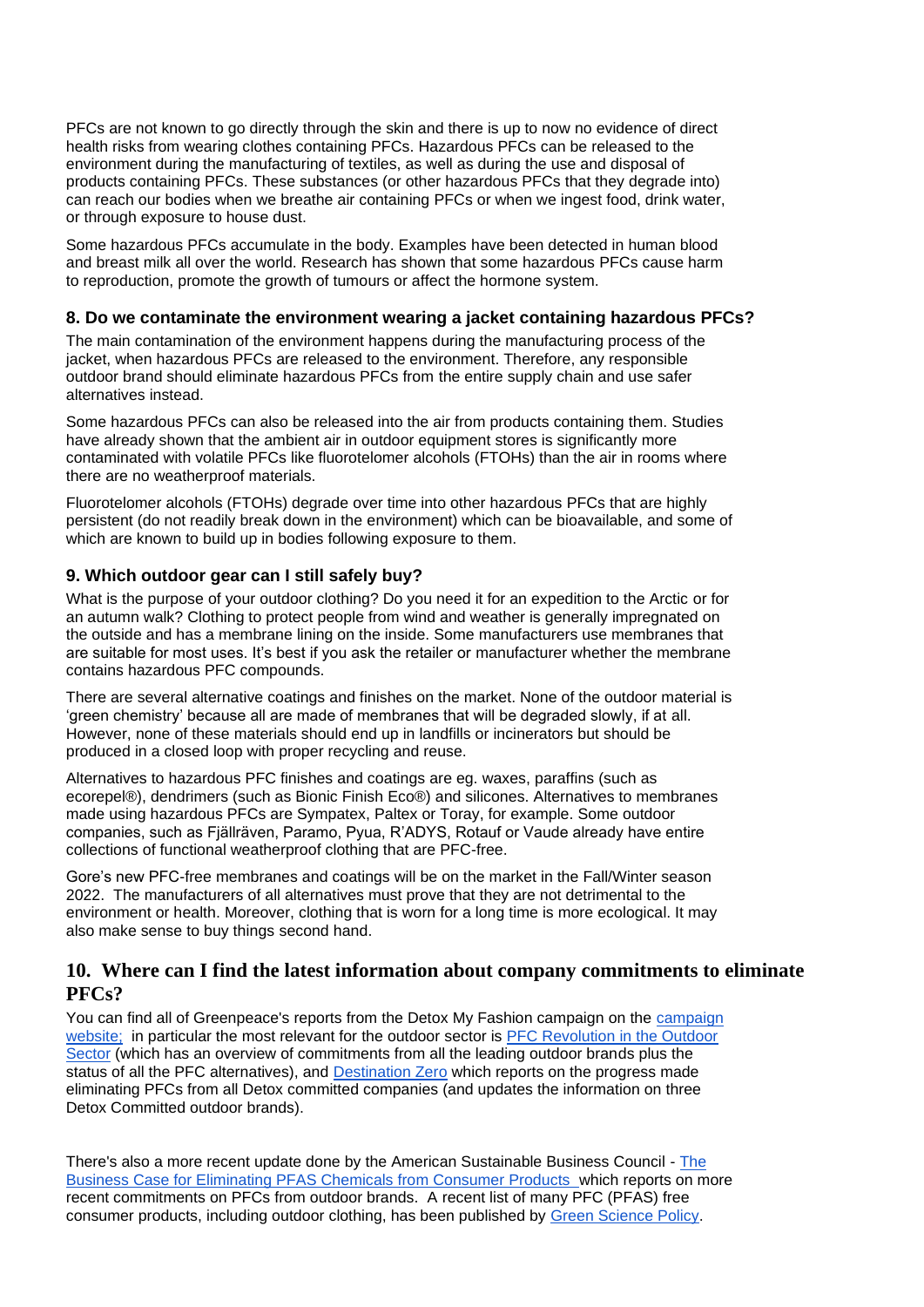#### **11. Are hazardous PFC-free alternatives more expensive?**

According to statements from the industry, these products are similarly priced. The cost of chemicals in a finished product makes up only two to four percent of the price.

#### **12. Do alternatives perform as well?**

Tests have shown that fluorine-free alternatives perform similarly in terms of waterproof or water repellent properties. Outdoor clothing using these alternatives is also windproof, breathable and can withstand a downpour. Only in terms of oil and dirt repellency are fluorinated materials still superior to fluorine-free alternatives. Gore has also published information about the technical performance of its new e-PE membrane technology (see the link to Gore's announcement in Greenpeace's response [\(campaign timeline](https://www.greenpeace.org/international/act/detox/) 29th September 2021) for links).

#### **13. Why did Greenpeace run Remote Areas Expeditions?**

Several scientific studies have already shown that hazardous PFCs can be found around the globe, including in remote areas. A group of Greenpeace offices wanted to find out how widespread and out of control the problem of hazardous PFC contamination is, by investigating very remote areas, far away from civilization or polluting industries. We extended the scope of investigation by also analysing short chain potentially hazardous PFCs, for which less data previously existed. We chose sites a long way away from local sources of these chemicals, in particular mountain sites and – where possible – protected areas. We took snow and water samples and had them analysed in an independent, accredited German laboratory that specializes in this type of analysis.

# **14. How do hazardous PFCs end up in these Remote Areas?**

Hazardous PFCs are used in several industries, and are released to the environment during manufacturing processes of e.g. textiles and during the use and disposal of products containing hazardous PFCs (or precursors to hazardous PFCs). Once in the environment, hazardous PFCs or their precursors can spread globally. They travel long distances and are predominantly transported in the atmosphere. That's how they end up even in very remote areas, far away from polluting industries.

#### **15. What is the precautionary principle?**

This means taking preventive action before waiting for conclusive scientific proof regarding cause and effect between the substance (or activity) and the damage. It is based on the assumption that some hazardous substances cannot be rendered harmless by the receiving environment (i.e. there are no 'environmentally acceptable'/ 'safe' use or discharge levels) and that prevention of potentially serious or irreversible damage is required, even in the absence of full scientific certainty. The process of applying the Precautionary Principle must involve an examination of the full range of alternatives, including, where necessary, substitution through the development of sustainable alternatives where they do not already exist.

# **16. What are regulators doing about PFCs (PFAS)?**

In the EU [five member states have written a proposal](https://echa.europa.eu/de/registry-of-restriction-intentions/-/dislist/details/0b0236e18663449b) to regulate all PFAS as a group - Denmark, Germany, Netherlands, Norway, Sweden. The stakeholder contribution ends in July 2022, almost one year from now for NGOs to contribute.

The proposal includes all substances and materials with a carbon-fluorine bond in the molecule, including polymers.

There are also developments in the USA, with the [state of Maine](https://www.theguardian.com/us-news/2021/jul/15/maine-law-pfas-forever-chemicals-ban) enacting a ground breaking [law](https://u7061146.ct.sendgrid.net/ls/click?upn=ziOAalYvj2xK2Ffv4A39a-2BnRtU2nCH3fwkQe62nS2t21twUZV2vFGQpxKOwzyuXU5UWUkLK88zWVnXAyMPU2SSYfp5l4AWwg986MHxlB9lk-3DoMji_V4tcxCftmPmxziwUAkyR3PSOWFFQrfXhnceW5U5TI0cRFB8W3ZF36YfyIOOY-2FcMcZi-2BY2MRVTvH9ErjnUqpUPqJfBrXimY8tDb1icCTLB1UpTaI-2F3mnVsjPhOGywLrSKJVF5Tg89PupouGZH4m5BIka685-2FWWEHrMHCSRjPXB37K-2FPSLZTLxhaZC1TGtNvTBGzsiOxsxsaX9778-2Fg2SnYIC9ITAS3V6-2BbUQP0xhw1W9haewxBV44sgre0u1eKMcAEflZnO2T5KeUBOFCuheIDEaQ2wq0f0XazDyCiWEb7nEpE-2BZ49yDNrImsD0PF0OTGE5MVSL2xtRS3-2FX1qi-2FPSoBKfMSXauT8fGVr5c9GxkDQ-3D) that will ban the use of toxic PFAS compounds in all products by 2030, except in instances deemed "currently unavoidable"".

Two PFAS, PFOA and PFOS, are listed on the global [Stockholm Convention on Persistent](http://chm.pops.int/TheConvention/ThePOPs/ListingofPOPs/tabid/2509/Default.aspx)  [Organic Pollutants](http://chm.pops.int/TheConvention/ThePOPs/ListingofPOPs/tabid/2509/Default.aspx) for elimination or restriction.